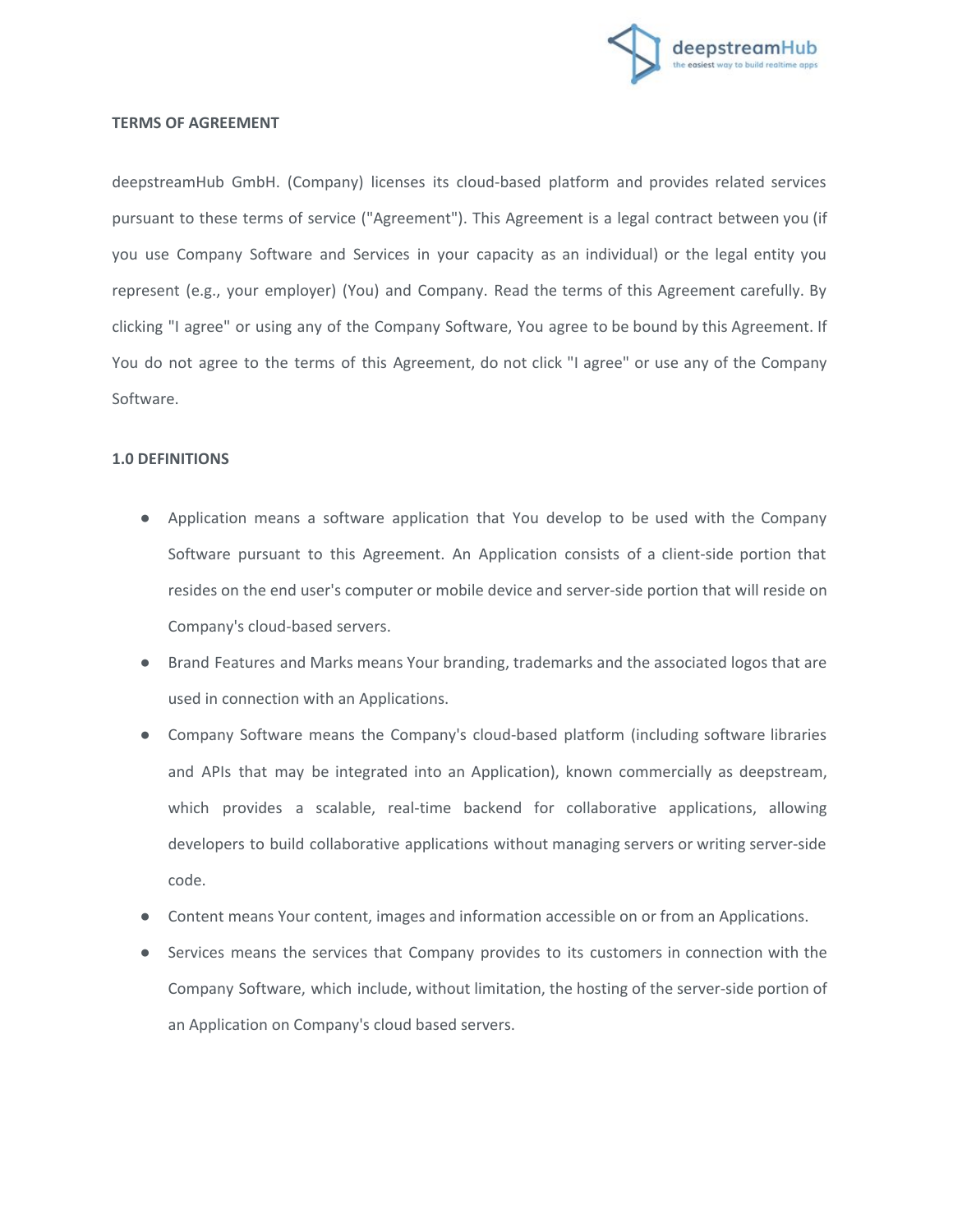

#### **2.0 LICENSE**

Subject to Your compliance with the terms and conditions of this Agreement, Company hereby grants You, solely during the term of this Agreement, a non-exclusive, non-transferable, revocable license, without rights to sublicense, to incorporate libraries and APIs that are included in the Company Software into Your Applications, to reproduce and distribute such libraries and APIs together with Your Applications and to access, use, perform and display the Company Software via the Internet, solely for use with Your Applications.

# **3.0 Ownership and Content**

3.1 As between the parties and except for the licenses granted by this Agreement, (a) You retain all right, title and interest, including all related intellectual property rights, in and to the Applications, the Content and the Brand Features and Marks and (b) Company retains all right, title, and interest, including all related intellectual property rights, in and to the Company Software.

3.2 You hereby grant Company an irrevocable, non-exclusive, royalty-free, transferable license, with rights to sublicense, to use, reproduce, modify, display, perform and create derivative works of the Applications, the Content and the Brand Features and Marks for the purpose of allowing the Company to provide the Company Software and the Services to You and to publicly communicate the relationship.

3.3 Company reserves the right to monitor the Content and Applications and to remove or disable Content or Applications that Company, in its sole discretion, determines to be illegal, harmful, offensive, creating liability for Company or its service providers, or otherwise in violation of this Agreement or Company operating policies.

3.4 Company retains all rights not expressly granted to you under this Agreement. You do not have any implied rights.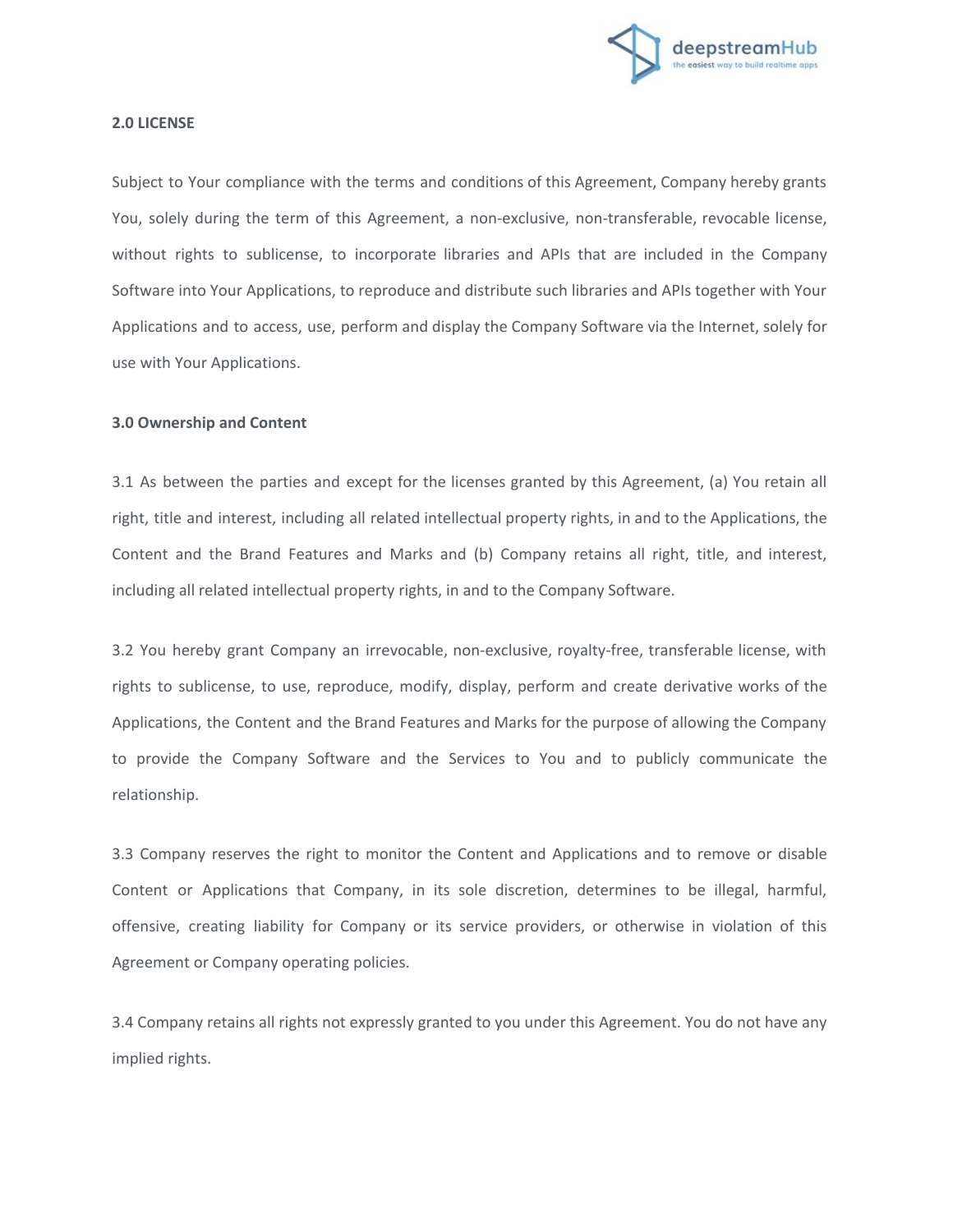

### **4. OTHER COVENANTS, TERMS AND RESTRICTIONS**

4.1 You shall retain all copyright, trademark and other intellectual property rights notices contained on or in the Company Software.

4.2 You represent and warrant to Company that: (i) You are of an age of majority and have the power, authority or consent to enter into and perform this Agreement; (ii) all information provided by You to Company is truthful, accurate and complete; (iii) You are the authorized signatory of the credit or charge card provided to Company to pay the fees; (iv) you shall comply with all terms and conditions of this Agreement; (v) You have provided and will provide accurate and complete registration information, including, without limitation, your legal name, address and telephone number; and (vi) You own or otherwise control and have sufficient rights and consents to provide all Applications, Brand Features and Marks or Content for use by Company in the manner contemplated by this Agreement and none of the Applications, Brand Features and Marks or Content infringes, misappropriates or violates any rights of any third parties.

4.3 You agree to comply with the Company's **Acceptable Use Policy**, which is incorporated herein by reference.

#### **5. PAYMENT AND TAXES**

5.1 Company charges a fee for use of the Company Software and the Services. You agree to pay all fees charged by Company. All fees are non-refundable and, unless otherwise stated, in US dollars. All fees and taxes and other charges will be billed to your credit card. You hereby authorize Company to charge your credit card. There will be no refunds or credits for partial months of service, upgrades, or unused months.

5.2 Company reserves the right to deactivate your access to Company Software and to the Services for failure to pay applicable fees. You agree to promptly pay Company in the event of any refusal of your credit card issuer to pay any amount to Company for any reason. You agree to pay all costs of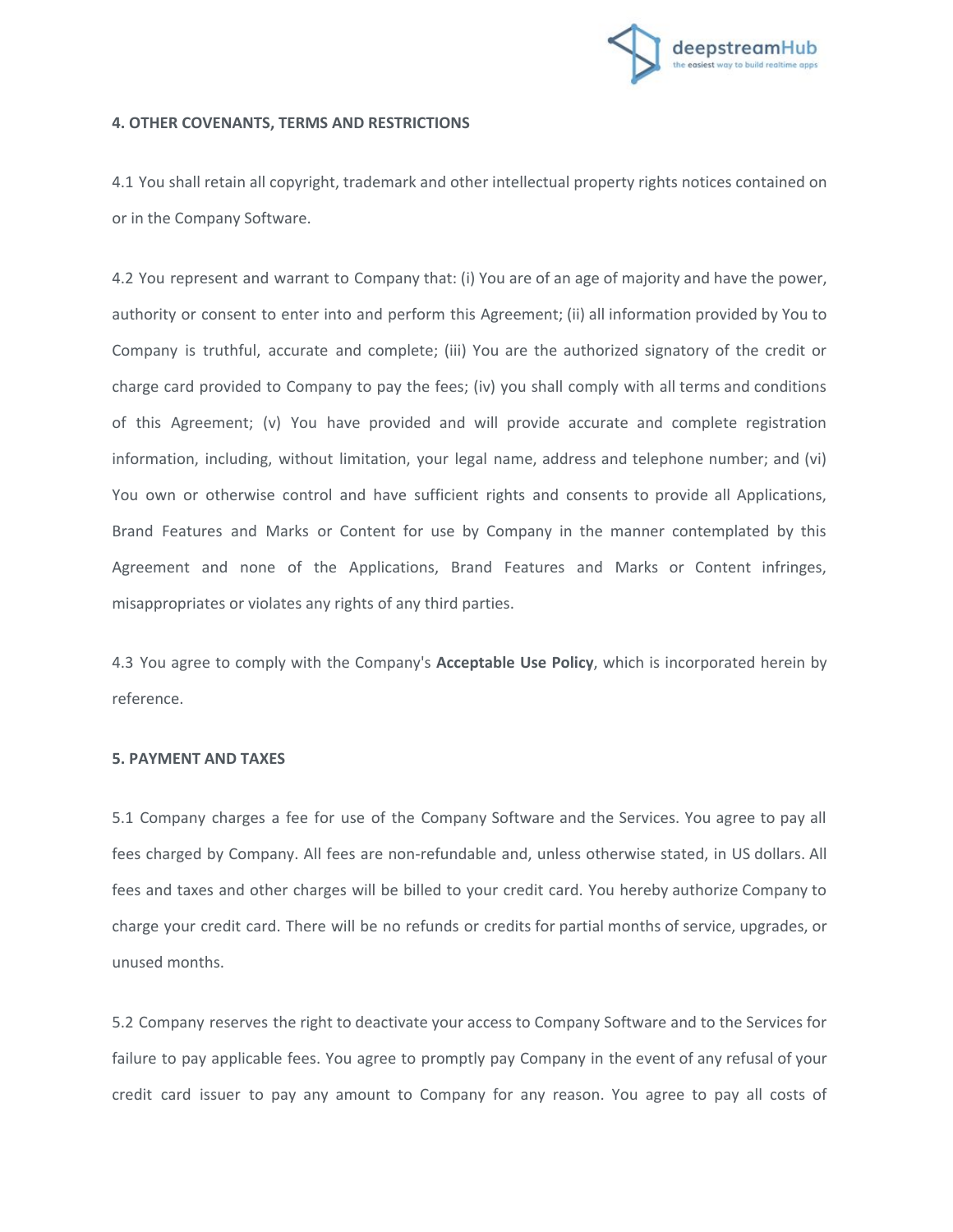

collection, including attorneys' fees and costs, on any outstanding balance. In the event you fail to pay any amount when due, Company may immediately suspend or terminate Your access to the Company Software and the Services.

5.3 Your subscription will renew automatically, unless Company terminates it or you terminate your subscription pursuant to Section 7 below. You must cancel your subscription before it renews in order to avoid billing of subscription fees for the renewal term to your credit card.

5.4 You are responsible for, and will indemnify and hold Company harmless from, payment of all taxes (other than taxes based on Company' net income), fees, duties, and other governmental charges, and any related penalties and interest, arising from the payment of fees to Company under this Agreement or the delivery, license or use of the Company Software or Services. You will make all payments to Company free and clear of, and without reduction for, any withholding taxes; any such taxes imposed on payments of fees to Company will be Your sole responsibility, and You agree to provide Company with official receipts issued by the appropriate taxing authority, or such other evidence as Company may reasonably request, to establish that such taxes have been paid.

5.5 Any amounts not paid when due are subject to an interest charge at a rate of 1.5% per month or the maximum rate permitted by law, whichever is less.

# **6. SERVICE RELATED TERMS**

Company does not warrant or guarantee that the Applications, Company Software or the Services will be always available or available at any particular time, secure or free from errors or defects.

### **7. TERM AND TERMINATION**

This Agreement begins upon your registration. This Agreement will automatically terminate if you fail to comply with its term. Additionally, either party may terminate this Agreement at any time for any reason or no reason whatsoever. To terminate this Agreement, you must use the online Company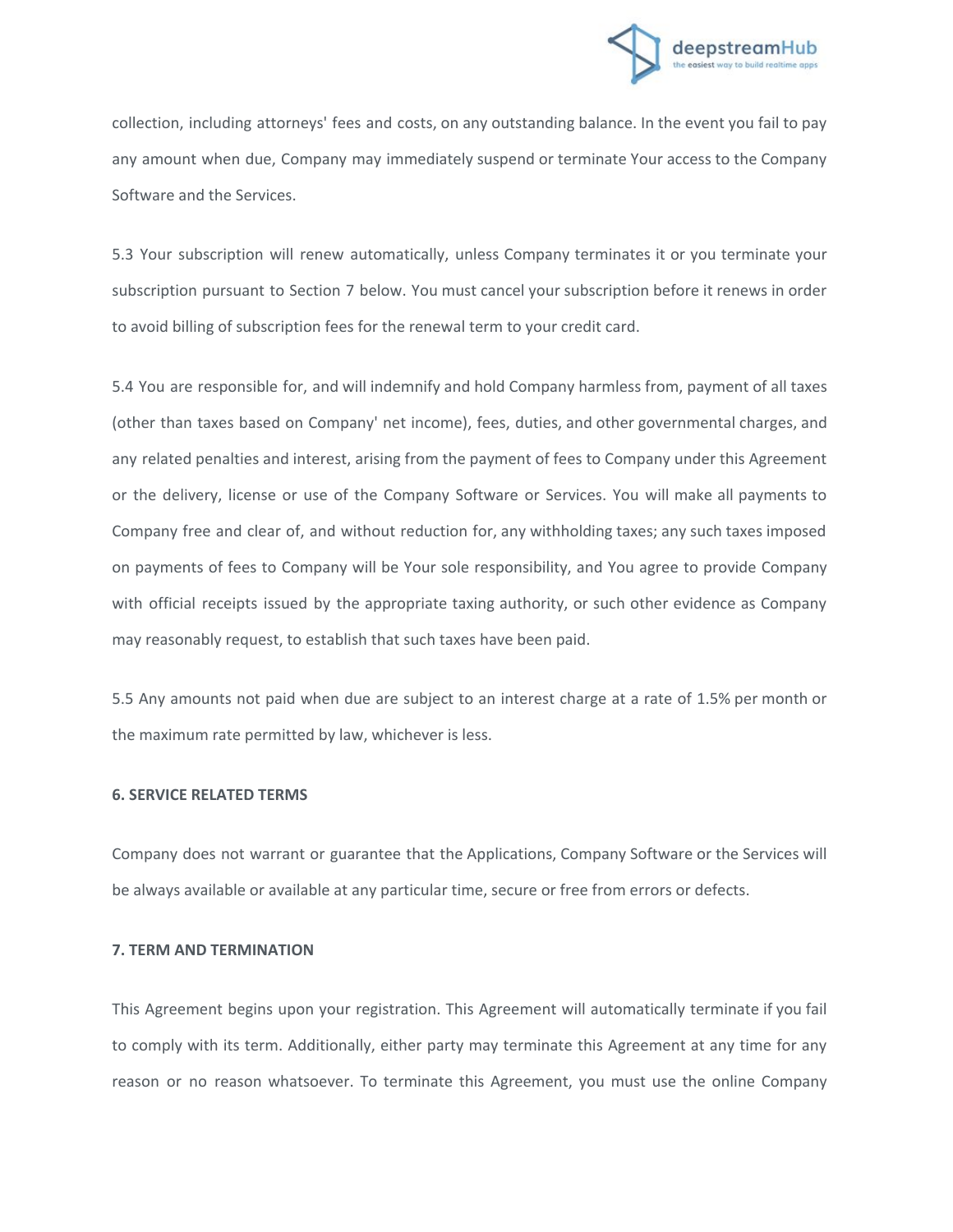

Software account cancellation request button. Without limiting the foregoing, You acknowledge that Company may discontinue all or part of the Company Software or Service at any time. In the event of termination or expiration of this Agreement, all of the licenses granted to You hereunder will terminate. The definitions and rights, duties and obligations of the parties that by their nature continue and survive shall survive any termination or expiration of this Agreement.

#### **8. NO WARRANTY**

THE COMPANY SOFTWARE AND SERVICES ARE PROVIDED TO YOU AS IS AND WITHOUT WARRANTY OF ANY KIND, WHETHER EXPRESS, IMPLIED, STATUTORY, OR OTHERWISE, AND COMPANY HEREBY DISCLAIMS AND EXCLUDES, TO THE MAXIMUM EXTENT PERMITTED BY LAW, ALL WARRANTIES, WHETHER STATUTORY, EXPRESS, OR IMPLIED, INCLUDING, WITHOUT LIMITATION, THE IMPLIED WARRANTIES OF NON-INFRINGEMENT OF THIRD PARTY RIGHTS, FITNESS FOR A PARTICULAR PURPOSE, MERCHANTABILITY AND SATISFACTORY QUALITY Company does not warrant that any of the Company Software or Services will meet your needs or requirements or be error-free or always available or available at any particular time or that any errors or defects will be corrected. Company does not warrant or guarantee any amount of money that You will receive or earn in connection with an Application.

NONE OF THE COMPANY SOFTWARE AND SERVICES IS FAULT TOLERANT. THEY ARE NOT DESIGNED, MANUFACTURED, LICENSED OR INTENDED FOR USE IN HAZARDOUS ENVIRONMENTS REQUIRING FAIL-SAFE PERFORMANCE SUCH AS IN THE OPERATION OF NUCLEAR FACILITIES, AIRCRAFT NAVIGATION OR COMMUNICATIONS SYSTEMS, AIR TRAFFIC CONTROL, LIFE SUPPORT MACHINES, WEAPONS SYSTEMS OR ANY OTHER APPLICATION IN WHICH ITS FAILURE COULD LEAD DIRECTLY TO DEATH, PERSONAL INJURY, OR PHYSICAL OR ENVIRONMENTAL DAMAGE.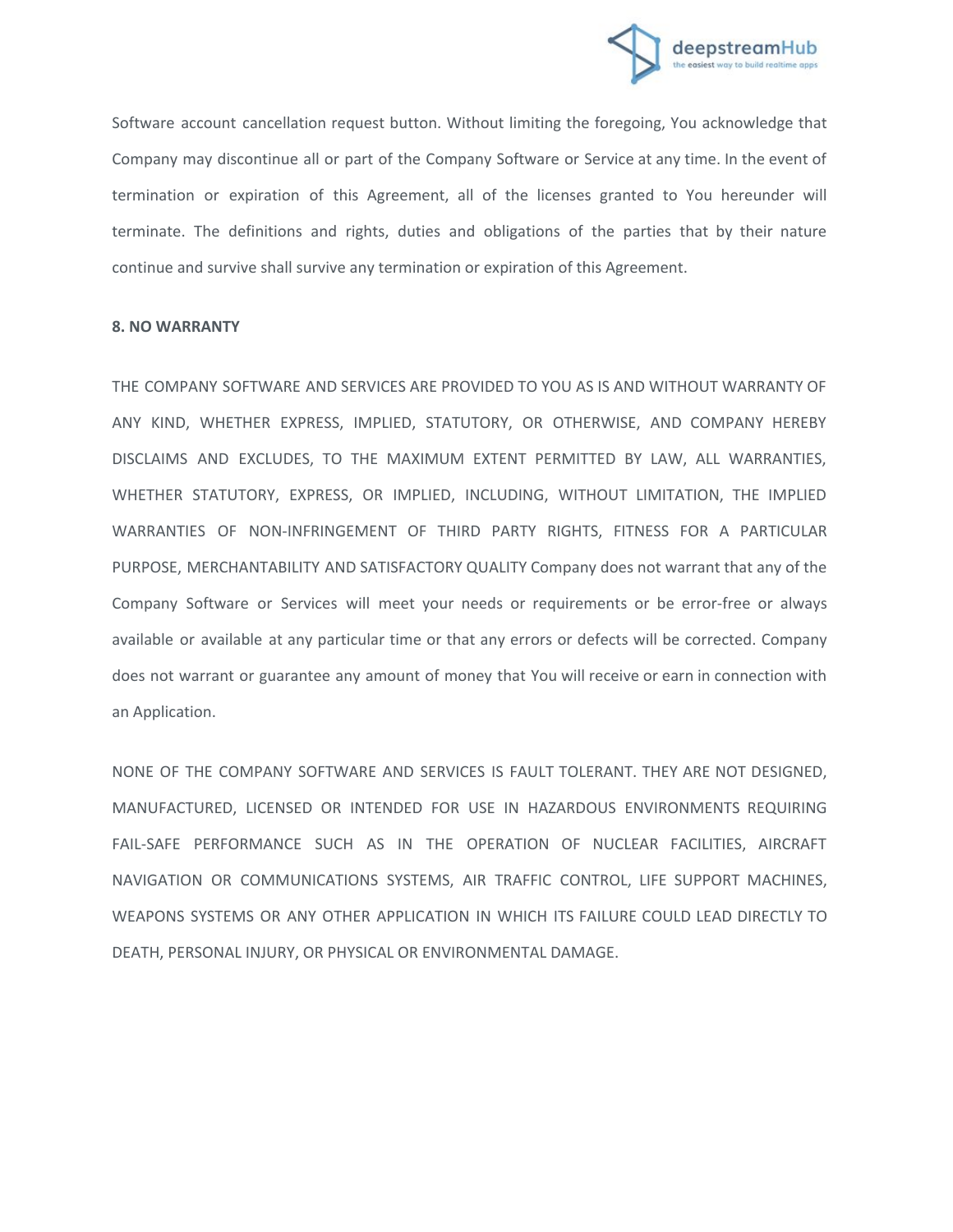

## **9. LIMITATION OF LIABILITY AND INDEMNITY**

9.1 THIS PARAGRAPH APPLIES TO BETA RELEASE USERS - THE SOFTWARE IS NOT AT THE LEVEL OF PERFORMANCE OR COMPATIBILITY OF A FINAL GENERALLY AVAILABLE PRODUCT OFFERING. SOFTWARE MAY NOT OPERATE CORRECTLY AND MAY BE SUBSTANTIALLY MODIFIED. SOFTWARE IS PROVIDED AS IS WITHOUT A WARRANTY OF ANY KIND. THE ENTIRE RISK ARISING OUT OF THE USE OR PERFORMANCE OF THE SOFTWARE REMAINS WITH THE LICENSEE. IN NO EVENT SHALL THE COMPANY BE LIABLE FOR ANY DAMAGE WHATSOEVER ARISING OUT OF THE USE OF OR INABILITY TO USE THE SOFTWARE.

9.2 IN NO EVENT WILL THE COMPANY BE LIABLE FOR ANY LOST PROFITS OR BUSINESS OPPORTUNITIES, LOSS OF USE, BUSINESS INTERRUPTION, LOSS OF DATA OR ANY OTHER INDIRECT, SPECIAL, INCIDENTAL, OR CONSEQUENTIAL DAMAGES UNDER ANY THEORY OF LIABILITY, WHETHER BASED IN CONTRACT, TORT (INCLUDING NEGLIGENCE AND PRODUCT LIABILITY), OR OTHERWISE.

9.3 COMPANY'S LIABILITY UNDER THIS AGREEMENT WILL NOT, IN ANY EVENT, EXCEED THE FEES, IF ANY, PAID BY YOU TO COMPANY UNDER THIS AGREEMENT. THE FOREGOING LIMITATIONS WILL APPLY TO THE MAXIMUM EXTENT PERMITTED BY APPLICABLE LAW, REGARDLESS OF WHETHER COMPANY HAS BEEN ADVISED OF THE POSSIBILITY OF SUCH DAMAGES AND REGARDLESS OF WHETHER ANY REMEDY FAILS OF ITS ESSENTIAL PURPOSE.

9.4 You shall indemnify and hold harmless Company and its officers, directors, employees and agents (the "Company Indemnified Parties") from and against liabilities, costs, losses, damages, judgments, expenses (including attorneys' fees and costs of experts and costs of appeals) arising out of or in connection with any and all of the following: (a) any allegation that any of the Applications, Brand Features and Marks or Content infringe, misappropriate or violate any intellectual property right, (b) any violation of this Agreement, including, without limitation, any breach of any representations or warranties contained herein, (c) your provision or distribution of the Application or any Content, (d) your use of any of the Company Software or receipt of the Services, (e) any activity relating to your